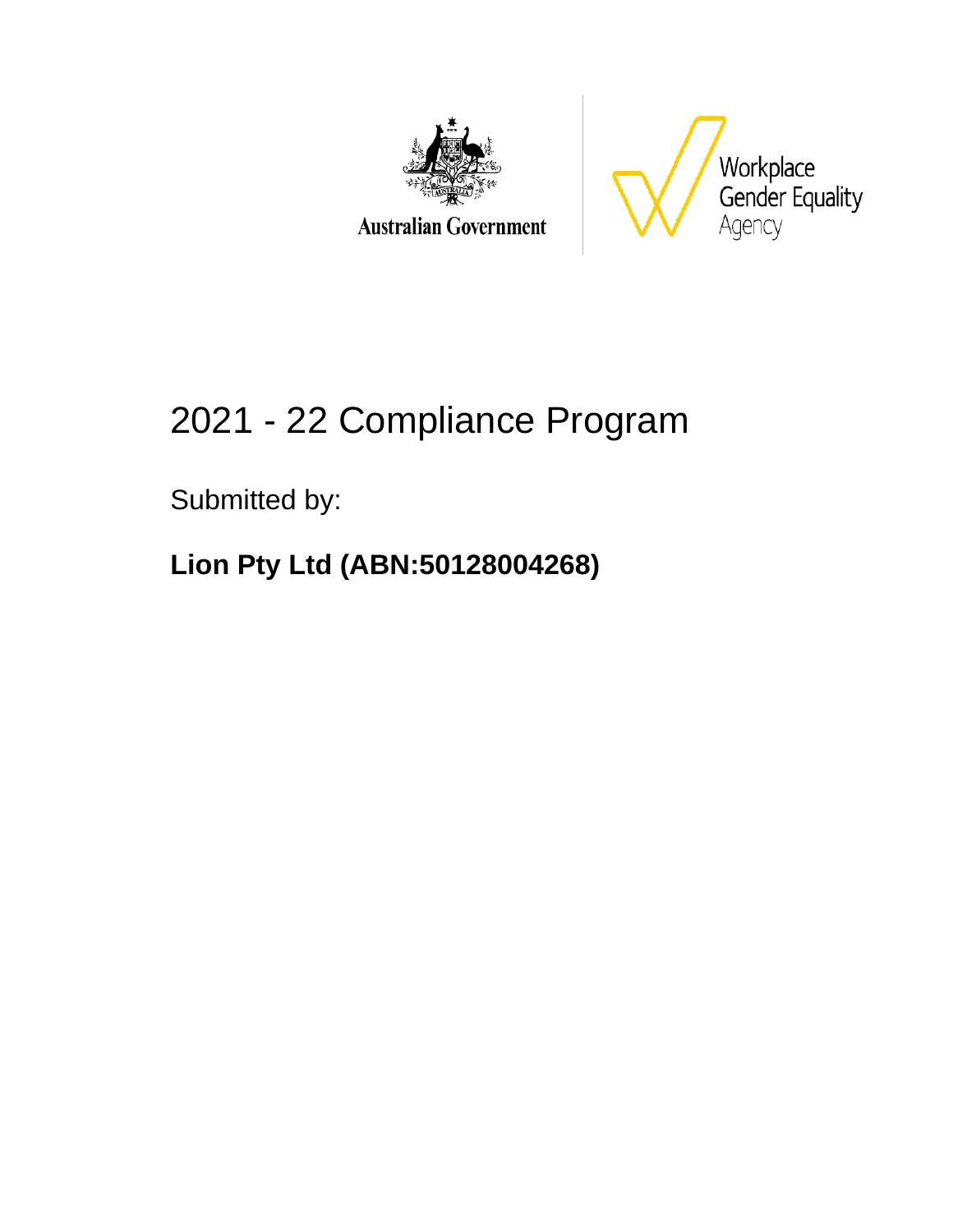### #Workplace overview

#### **Policies and strategies**

1: Do you have a formal policy and/or formal strategy in place that specifically supports gender equality in the following areas?

| Recruitment                                                            | Yes(Select all that apply)  |
|------------------------------------------------------------------------|-----------------------------|
| $$ Yes                                                                 | Policy<br><b>Strategy</b>   |
| Retention                                                              | Yes (Select all that apply) |
| $$ Yes                                                                 | Policy<br><b>Strategy</b>   |
| Performance management processes                                       | Yes(Select all that apply)  |
| $$ Yes                                                                 | Policy<br><b>Strategy</b>   |
| Promotions                                                             | Yes(Select all that apply)  |
| $$ Yes                                                                 | Policy<br><b>Strategy</b>   |
| Talent identification/identification of high<br>potentials             | Yes(Select all that apply)  |
| $$ Yes                                                                 | Policy<br><b>Strategy</b>   |
| Succession planning                                                    | Yes (Select all that apply) |
| $$ Yes                                                                 | Policy<br><b>Strategy</b>   |
| Training and development                                               | Yes(Select all that apply)  |
| $$ Yes                                                                 | Policy<br><b>Strategy</b>   |
| Key performance indicators for managers<br>relating to gender equality | Yes(Select all that apply)  |
| $$ Yes                                                                 | Policy<br><b>Strategy</b>   |

2: Do you have formal policy and/or formal strategy in place that support gender equality overall? Yes(Select all that apply)

| $$ Yes | Policy   |
|--------|----------|
|        | Strategy |

3: Does your organisation have any of the following targets to address gender equality in your workplace?

Reduce the gender pay gap Increase the number of women in leadership positions Increase the number of women in male-dominated roles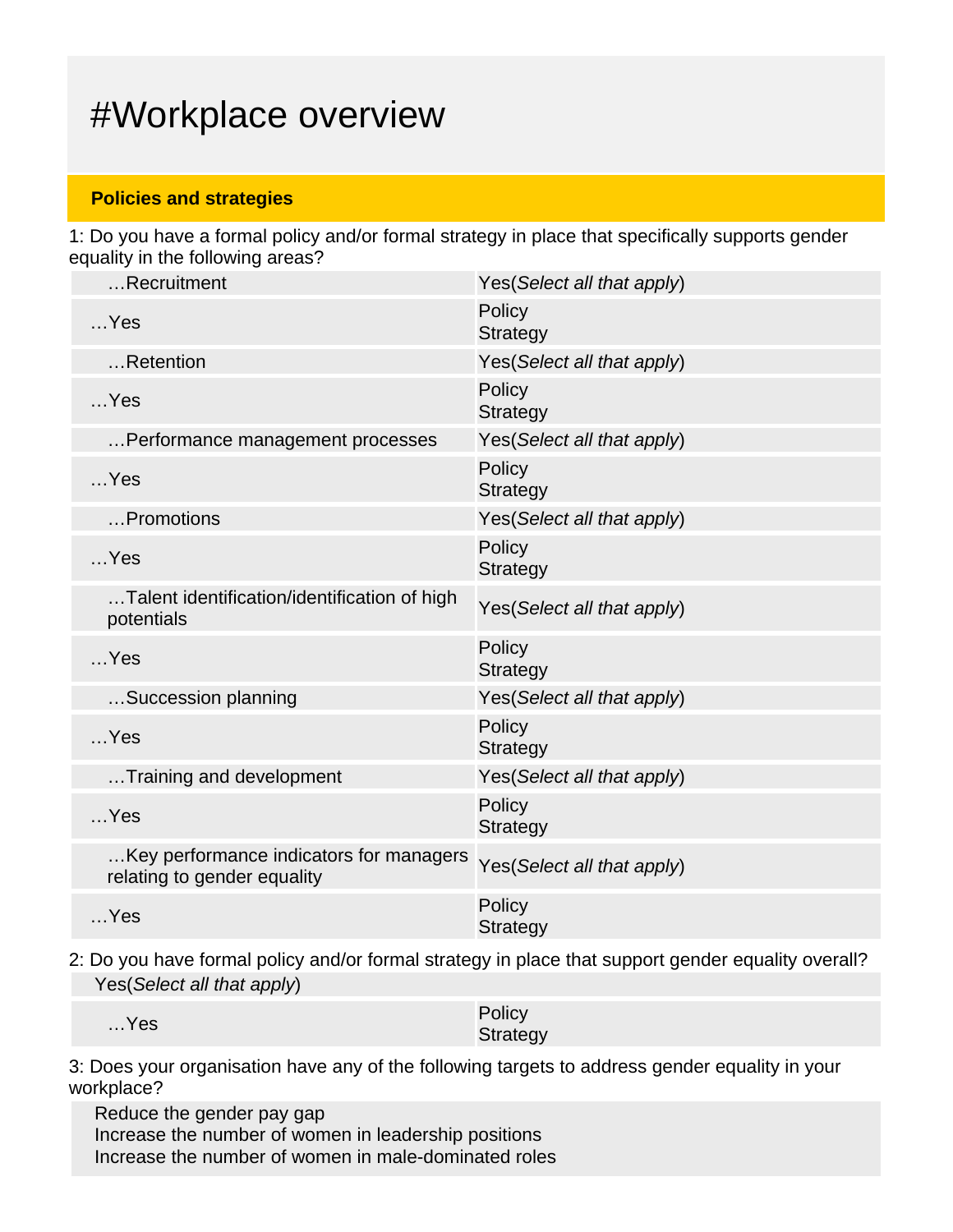Increase the number of men in female-dominated roles Increase the number of men taking parental leave

4: If your organisation would like to provide additional information relating to your gender equality policies and strategies, please do so below.

N/A

#### **Governing bodies**

| Lion Pty Ltd                                                                                                                      |                                                                                                                                 |
|-----------------------------------------------------------------------------------------------------------------------------------|---------------------------------------------------------------------------------------------------------------------------------|
| 1: Does this organisation have a governing<br>body?                                                                               | Yes (Provide further details on the governing<br>body(ies) and its composition)                                                 |
| 1.1: What is the name of your governing body?                                                                                     | <b>Lion Board of Directors</b>                                                                                                  |
| 1.2: What type of governing body does this<br>organisation have?                                                                  | <b>Board of directors</b>                                                                                                       |
| 1.3: How many members are on the governing<br>body and who holds the predominant Chair<br>position?                               |                                                                                                                                 |
| Chairs                                                                                                                            |                                                                                                                                 |
| Female                                                                                                                            | $\overline{0}$                                                                                                                  |
| Male                                                                                                                              | 1                                                                                                                               |
| Non-binary                                                                                                                        | $\mathbf 0$                                                                                                                     |
| Members                                                                                                                           |                                                                                                                                 |
| Female                                                                                                                            | $\mathbf{1}$                                                                                                                    |
| Male                                                                                                                              | 5                                                                                                                               |
| Non-binary                                                                                                                        | $\overline{0}$                                                                                                                  |
| 1.4: Do you have a formal selection policy<br>and/or formal selection strategy for this<br>organisation's governing body members? | Yes (Select all that apply)                                                                                                     |
|                                                                                                                                   | Strategy                                                                                                                        |
| 1.5: Has a target been set to increase the<br>representation of women on this governing<br>body?                                  | No(Select all that apply)                                                                                                       |
|                                                                                                                                   | Do not have control over governing<br>body/appointments<br>Other (provide details)                                              |
|                                                                                                                                   | Kirin leads the appointment of the members of<br>its governing body, however strongly<br>encourages Lion's sourcing strategies. |
|                                                                                                                                   | Kirin leads the appointment of the members of<br>its governing body, however strongly<br>encourages Lion's sourcing strategies. |
| 1.6: Do you have a formal policy and/or formal<br>strategy in place on the gender composition of                                  | <b>No</b>                                                                                                                       |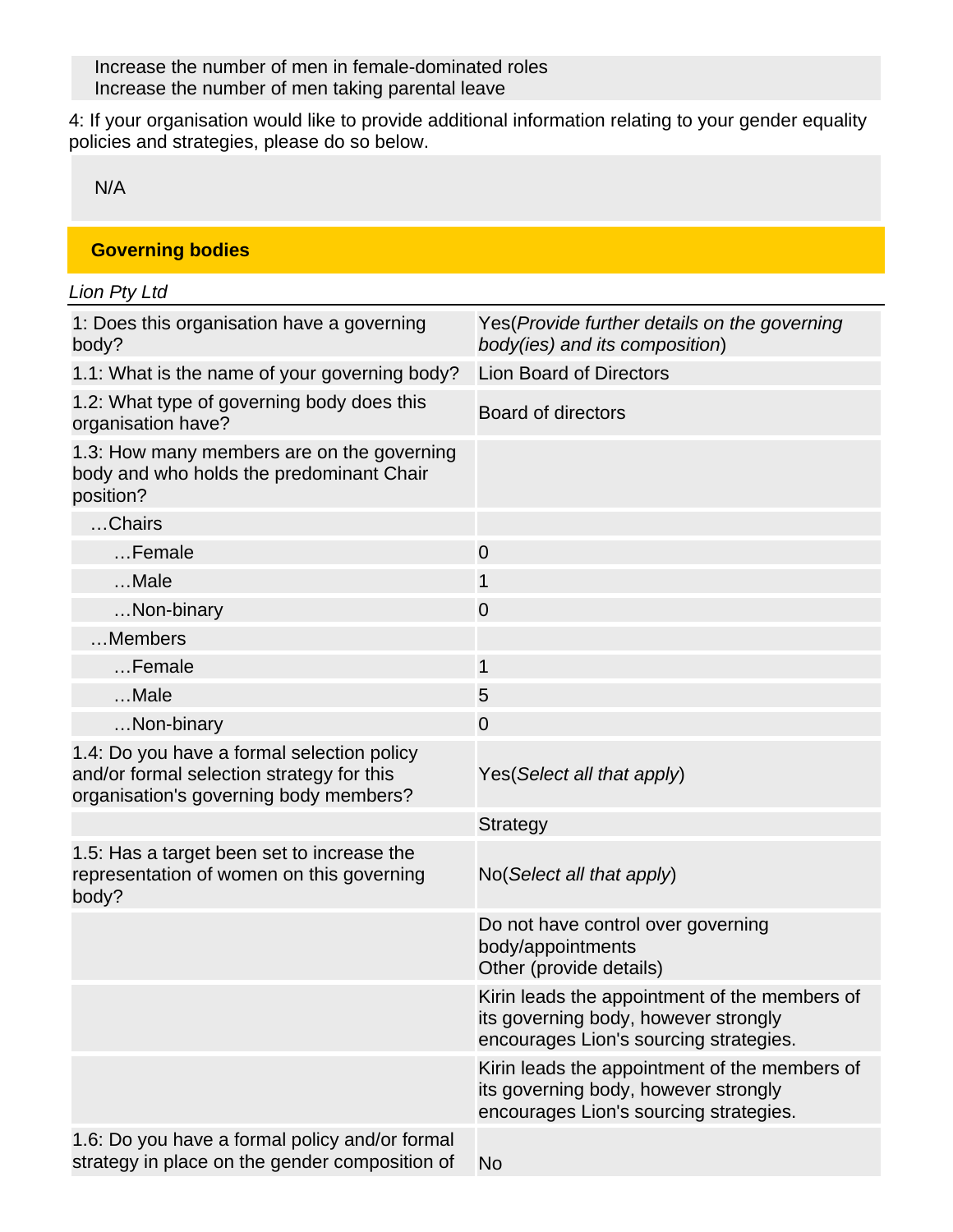| your governing body?                                                                                    |                                                                                                                                 |
|---------------------------------------------------------------------------------------------------------|---------------------------------------------------------------------------------------------------------------------------------|
|                                                                                                         | Other (provide details)                                                                                                         |
|                                                                                                         | Kirin leads the appointment of the members of<br>its governing body, however strongly<br>encourages Lion's sourcing strategies. |
| 1.1.a.3: How many members are on the<br>governing body and who holds the predominant<br>Chair position? |                                                                                                                                 |

2: If your organisation would like to provide additional information relating to governing bodies and gender equality in your workplace, do so below.

N/A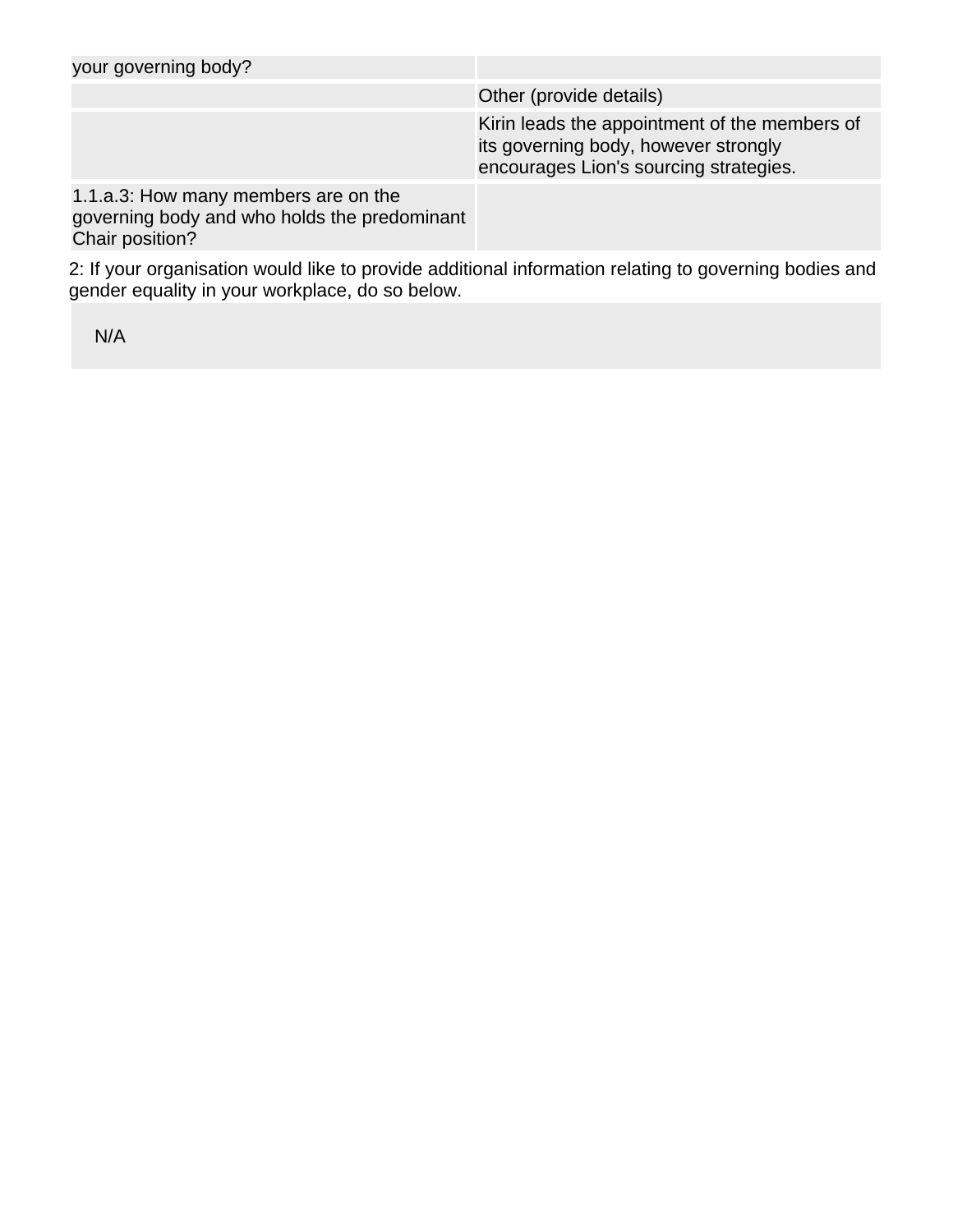# #Action on gender equality

#### **Gender pay gaps**

1: Do you have a formal policy and/or formal strategy on remuneration generally? Yes(Select all that apply)

| $$ Yes                                                                                                                           | Policy<br><b>Strategy</b>                                                                                                                                                                                                                                                                                                           |
|----------------------------------------------------------------------------------------------------------------------------------|-------------------------------------------------------------------------------------------------------------------------------------------------------------------------------------------------------------------------------------------------------------------------------------------------------------------------------------|
| 1.1: Are specific pay equity objectives<br>included in your formal policy and/or formal Yes (Select all that apply)<br>strategy? |                                                                                                                                                                                                                                                                                                                                     |
| $$ Yes                                                                                                                           | To achieve gender pay equity<br>To ensure no gender bias occurs at any point in<br>the remuneration review process (for example at<br>commencement, at annual salary reviews,<br>out-of-cycle pay reviews, and performance<br>reviews)<br>To implement and/or maintain a transparent and<br>rigorous performance assessment process |

- 2: What was the snapshot date used for your Workplace Profile? 31-Mar-2022
- 3: Does your organisation publish its organisation-wide gender pay gap? Yes(Select all that apply.)

| $$ Yes | Shared internally with governing body members<br>Shared internally with employees<br><b>Shared externally</b> |
|--------|---------------------------------------------------------------------------------------------------------------|
|        |                                                                                                               |

4: Do you give WGEA permission to publicly publish your organisation-wide gender pay gap? Yes

5: If your organisation would like to provide additional information relating to gender pay gaps in your workplace, please do so below.

Lion first completed a detailed review of all salary packages on a like for like basis in 2016 and immediate steps were taken to close the identified gaps and improve the overall competitiveness of salaries for both men and women. Since then, each year gender pay equity gaps are identified and closed – this is both men earning more than women and women earning more than men in like for like roles.

In 2019, we updated our performance and reward framework to further remove impacts of unconscious bias during salary review processes. In 2021, our current strategy and policy are under review to see how we can better utilise reward within the business in further support of gender equality and equal pay.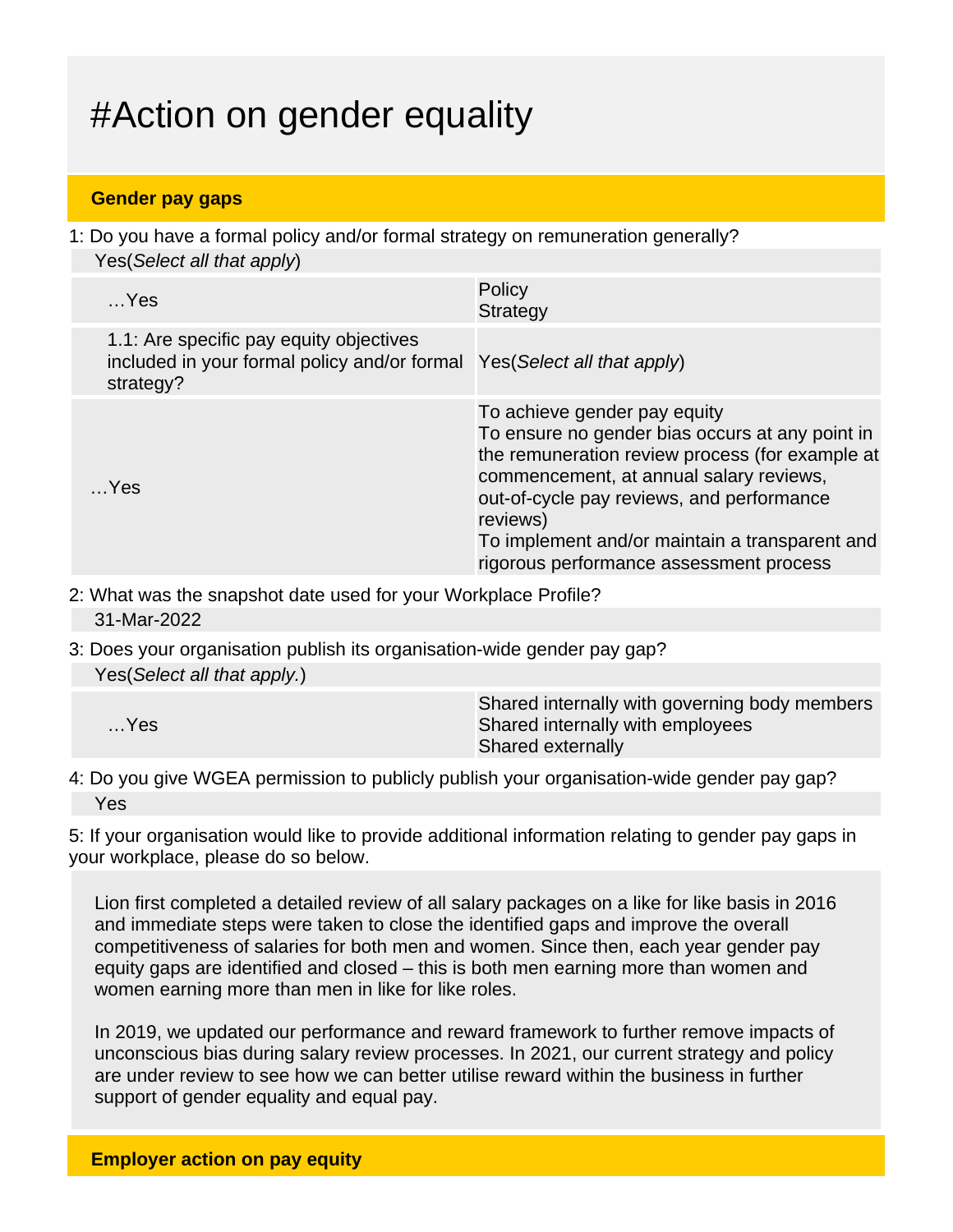1: Have you analysed your payroll to determine if there are any remuneration gaps between women and men (e.g. conducted a gender pay gap analysis)?

Yes(Provide further details on the most recent gender remuneration gap analysis that was undertaken.)

| 1.1: When was the most recent gender<br>remuneration gap analysis undertaken?          | Within the last 12 months                       |
|----------------------------------------------------------------------------------------|-------------------------------------------------|
| 1.2: Did you take any actions as a result of<br>your gender remuneration gap analysis? | $No(Select \textit{all} that apply)$            |
| $$ No                                                                                  | No unexplained or unjustifiable gaps identified |

2: For organisations with partnership structures: Have you undertaken a gender remuneration gap analysis ('gender pay gap analysis') in the current reporting period to determine if there are any remuneration gaps between women partners and men partners in your organisation?

3: If your organisation would like to provide additional information relating to employer action on pay equity in your workplace, please do so below.

### **Employee consultation**

1: Have you consulted with employees on issues concerning gender equality in your workplace during the reporting period?

Yes(Provide further details on the employee consultation process.)

| 1.1: How did you consult employees? | Survey<br>Other (provide details)<br>Focus groups<br>Consultative committee or group<br>Exit interviews<br>Performance discussions                                                                                                                                                                                                                                                                                                                                                                                                                                                                                                                                                                                                                                                                                                                                                          |
|-------------------------------------|---------------------------------------------------------------------------------------------------------------------------------------------------------------------------------------------------------------------------------------------------------------------------------------------------------------------------------------------------------------------------------------------------------------------------------------------------------------------------------------------------------------------------------------------------------------------------------------------------------------------------------------------------------------------------------------------------------------------------------------------------------------------------------------------------------------------------------------------------------------------------------------------|
| Other (provide details)             | Lion runs a People Pulse survey, sent out to all<br>Lion team members, once a year. In our 2021<br>People Pulse Survey, we had an array of<br>Inclusivity questions that were asked, including:<br>o I have the flexibility I need in my work<br>schedule to meet both work and personal<br>commitments o I feel included at work. o My<br>Leader genuinely supports equality between<br>genders. o Team members are treated equally<br>and fairly regardless of gender, age, race,<br>disability, religion o Diverse perspectives are<br>valued and encouraged in my team. o<br>Gender-based harassment and sexual<br>harassment is not tolerated The analysis of this<br>data is done through various lenses, included a<br>gender engagement lens. We also build<br>awareness and capability of gender equality<br>issues through our Women at Lion 9-month<br>self-development program. |
| 1.2: Who did you consult?           | <b>ALL staff</b>                                                                                                                                                                                                                                                                                                                                                                                                                                                                                                                                                                                                                                                                                                                                                                                                                                                                            |

2: Do you have a formal policy and/or formal strategy in place on consulting employees about gender equality?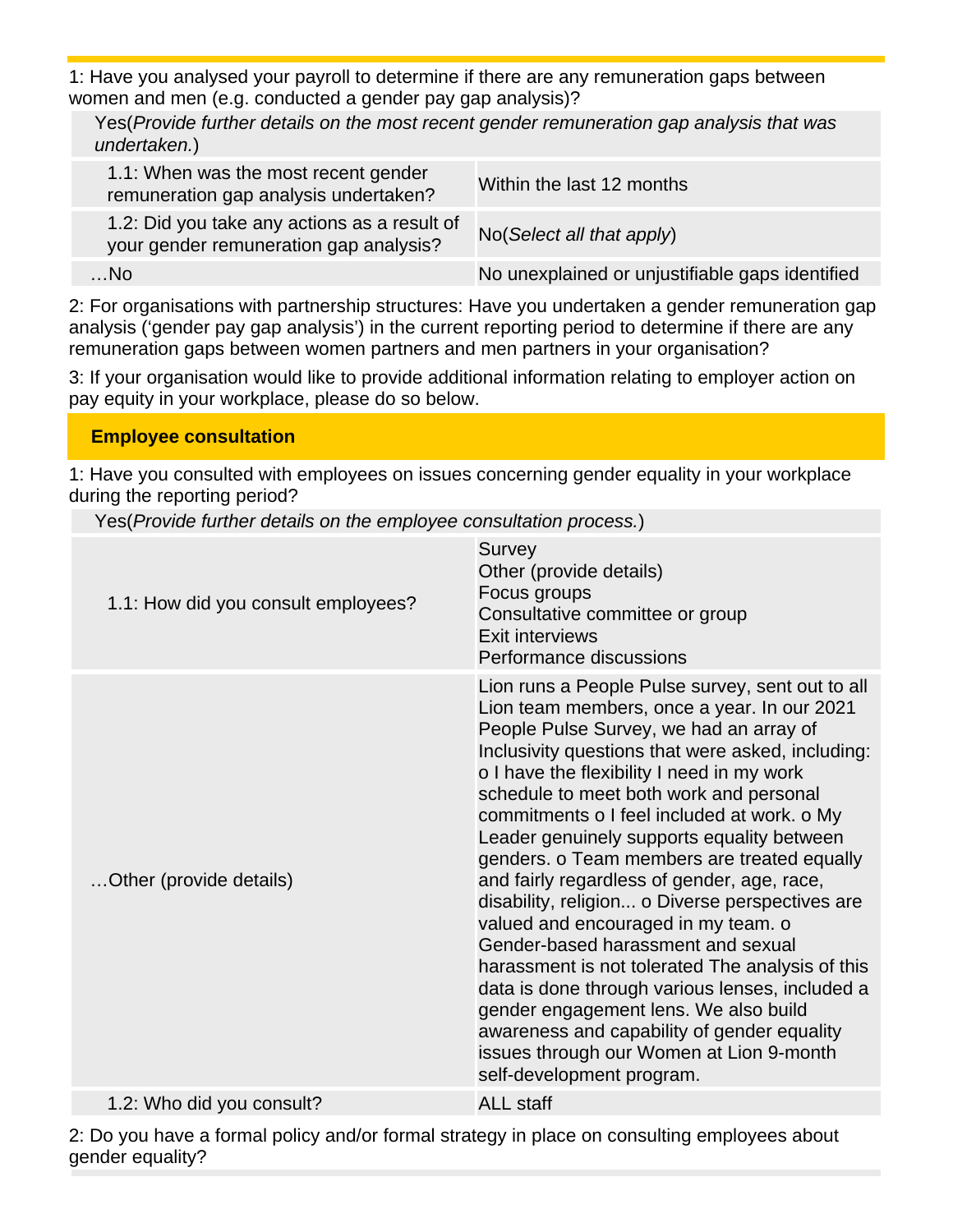Yes(Select all that apply.)

…Yes Policy Policy Product in the Policy Policy Product in the Policy Product in the Policy Product in the Policy Product in the Policy Product in the Policy Product in the Policy Product in the Policy Product in the Polic **Strategy** 

- 3: On what date did your organisation share your previous year's public reports with employees? 14-Feb-2022
- 4: Does your organisation have shareholders?

No

5: Have you shared previous Executive Summary and Benchmark reports with the governing body?

Yes

6: If your organisation would like to provide additional information relating to employee consultation on gender equality in your workplace, please do so below.

Lion's commitment to gender equality is well underway. We set a target to achieve a business gender target of 50:50 by 2026, and just this year, have announced a new gender target. Our new goal set in 2021 is that together each team will achieve a minimum gender representation of 40% both men and women by 2030. This target is bold and we are making a statement. This will create an environment to alternative approaches to problems and as a result, different outcomes -This target ensures that the diversity exists throughout our business and also addressed the increasing non-binary nature of gender. We understand consulting our business in relation to gender equality is important, some of the things we have done to do this includes:

Asking our team members on parental leave how frequently they'd like to meet and what they'd like to meet about to improve our current Lion Cubs / Families at Lion initiative.

Create robust hiring strategies to attract female talent, ensuring our recruitment team are aware of their involvement in this. Some examples included advertising, 50:50 shortlist guides, 50:50 interview panel guides. Within Supply Chain, we have embedded compulsory gender balanced shortlists to ensure both genders are represented.

- Supply Chain Bold Solutions – Female ambassadors who work in supply chain are strong talent advocates for females who are within the manufacturing industry, help give insights of what life is like at Lion in manufacturing.

- Increased the focus on gender balance during our Succession Planning conversations and reporting
- Increased senior leader sponsorship of female talent

- Our CEO, Stuart Irvine, is currently participating in focus groups to consult with various team members in the business on issues such as gender equality, support for parents, sexual harassment / discrimination within the workplace. Results from the focus groups will be help us in understanding what more we need to do to support our business in moving forward and not shying away from the hard topics.

- We also send our People Pulse surveys to our business, asking questions around team members engagement, accountability perspectives, leadership and decision making with the business, innovation, and inclusion & diversity.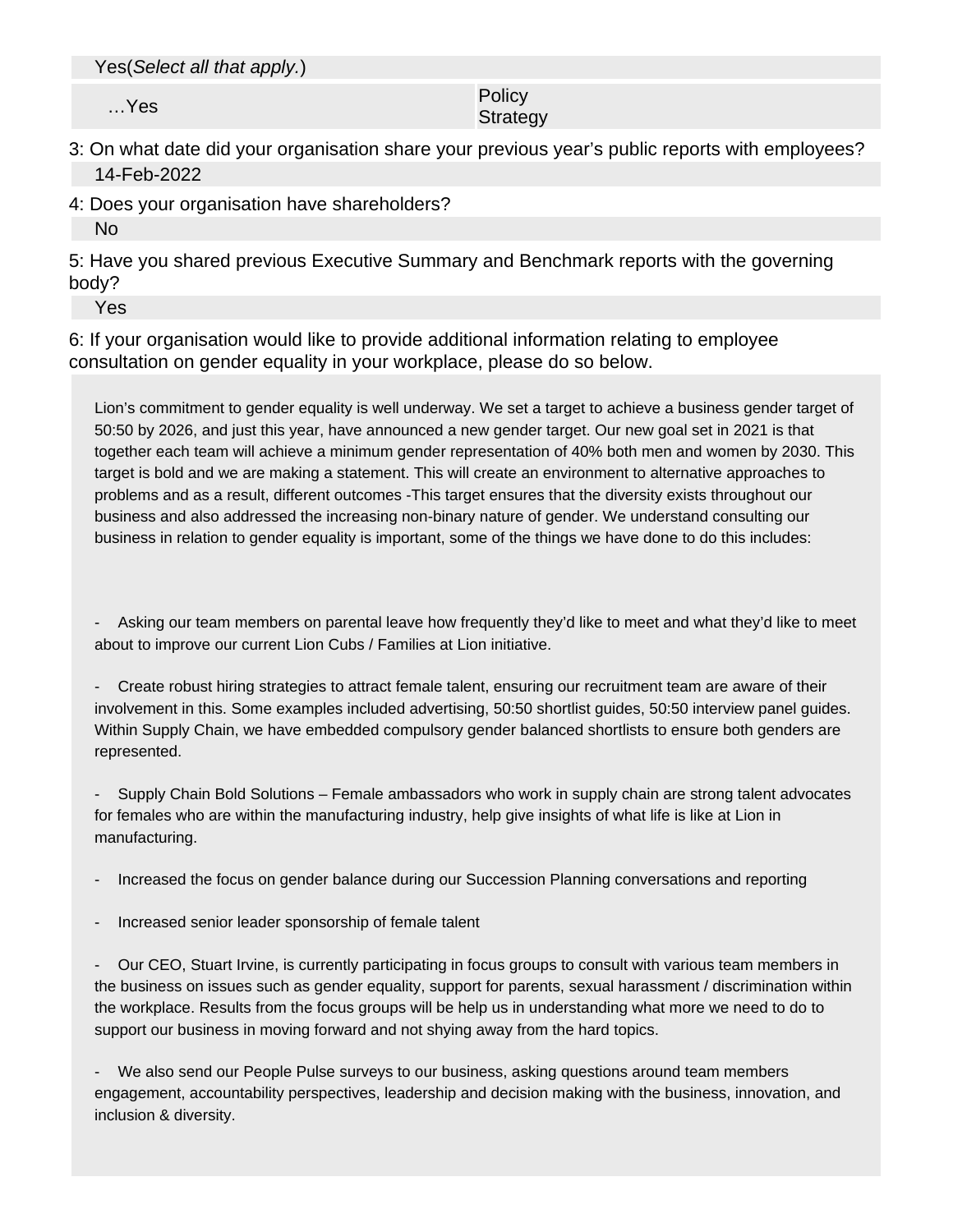- We survey our team members when they are leaving Lion to better understand the different experiences of our diversity groups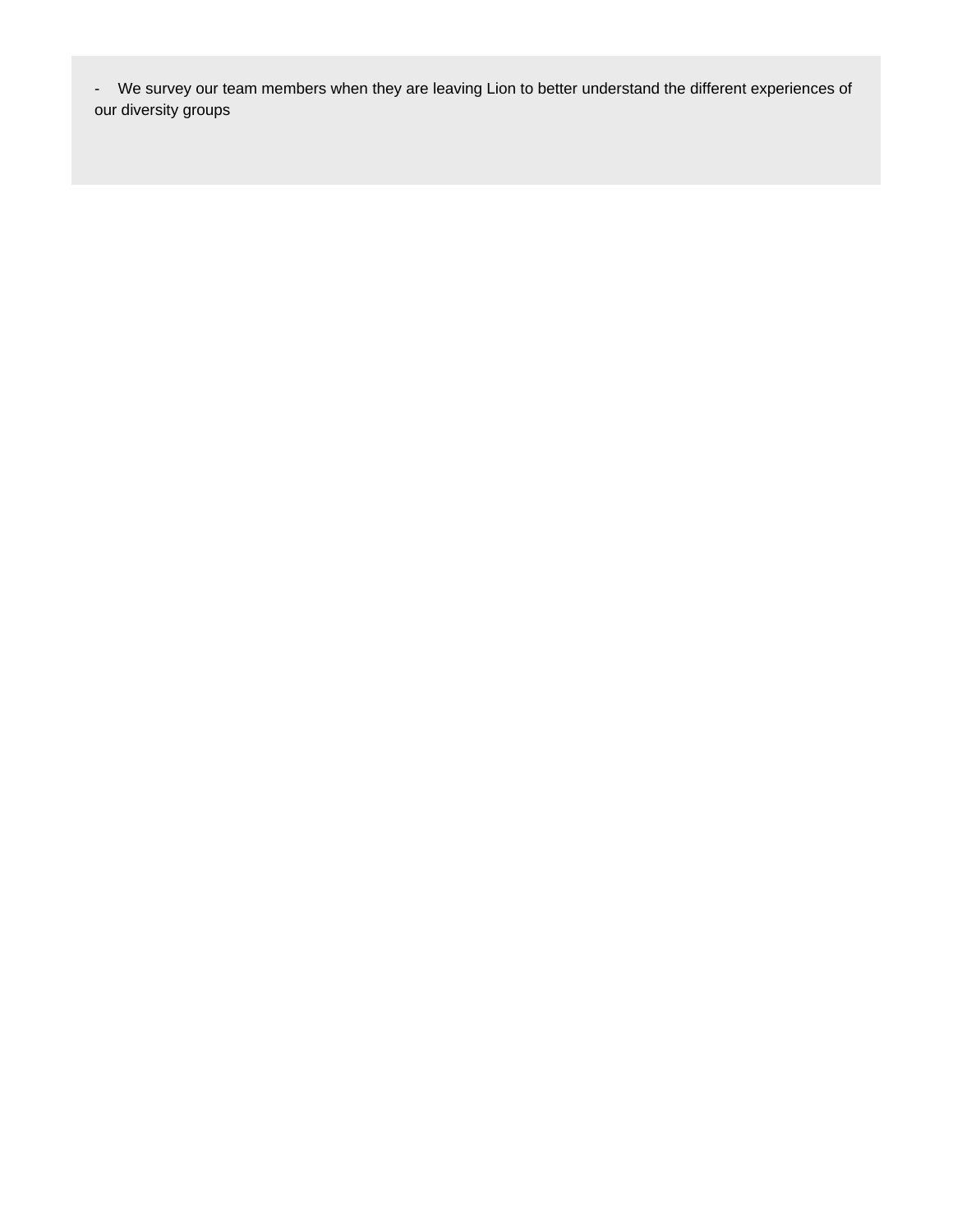### #Flexible work

### **Flexible working**

1: Do you have a formal policy and/or formal strategy on flexible working arrangements? Yes(Select all that apply)

| $$ Yes                                                                                          | Policy                                                                                                                                                                                                                                                                                                                                                                                                                                                                                                                                                                                                            |
|-------------------------------------------------------------------------------------------------|-------------------------------------------------------------------------------------------------------------------------------------------------------------------------------------------------------------------------------------------------------------------------------------------------------------------------------------------------------------------------------------------------------------------------------------------------------------------------------------------------------------------------------------------------------------------------------------------------------------------|
|                                                                                                 | <b>Strategy</b>                                                                                                                                                                                                                                                                                                                                                                                                                                                                                                                                                                                                   |
| A business case for flexibility has been<br>established and endorsed at the leadership<br>level | Yes                                                                                                                                                                                                                                                                                                                                                                                                                                                                                                                                                                                                               |
| Leaders are visible role models of flexible<br>working                                          | Yes                                                                                                                                                                                                                                                                                                                                                                                                                                                                                                                                                                                                               |
| Flexible working is promoted throughout<br>the organisation                                     | Yes                                                                                                                                                                                                                                                                                                                                                                                                                                                                                                                                                                                                               |
| Targets have been set for engagement in<br>flexible work                                        | No(Select all that apply)                                                                                                                                                                                                                                                                                                                                                                                                                                                                                                                                                                                         |
| $$ No                                                                                           | Other (provide details)<br>Not a priority                                                                                                                                                                                                                                                                                                                                                                                                                                                                                                                                                                         |
| Other (provide details)                                                                         | Flex at Lion is accessible to all team members<br>at Lion. We have a CoFlex policy with various<br>toolkits to support leaders in having flexible<br>working arrangement conversations with their<br>team members. Flexible working targets are not<br>required, as the majority of team members are<br>accessing the CoFlex ways of working and are<br>often encouraged to do so. The flexible working<br>arrangements for team members is worked out<br>providing the three-way win is met (the flexible<br>working request must meet the needs of our<br>customers/consumers, the team and the<br>individual). |
| Targets have been set for men's<br>engagement in flexible work                                  | No(Select all that apply)                                                                                                                                                                                                                                                                                                                                                                                                                                                                                                                                                                                         |
| $$ No                                                                                           | Not a priority                                                                                                                                                                                                                                                                                                                                                                                                                                                                                                                                                                                                    |
| Leaders are held accountable for improving $_{\rm Yes}$<br>workplace flexibility                |                                                                                                                                                                                                                                                                                                                                                                                                                                                                                                                                                                                                                   |
| Manager training on flexible working is<br>provided throughout the organisation                 | Yes                                                                                                                                                                                                                                                                                                                                                                                                                                                                                                                                                                                                               |
| Employee training is provided throughout<br>the organisation                                    | Yes                                                                                                                                                                                                                                                                                                                                                                                                                                                                                                                                                                                                               |
| Team-based training is provided<br>throughout the organisation                                  | Yes                                                                                                                                                                                                                                                                                                                                                                                                                                                                                                                                                                                                               |
|                                                                                                 |                                                                                                                                                                                                                                                                                                                                                                                                                                                                                                                                                                                                                   |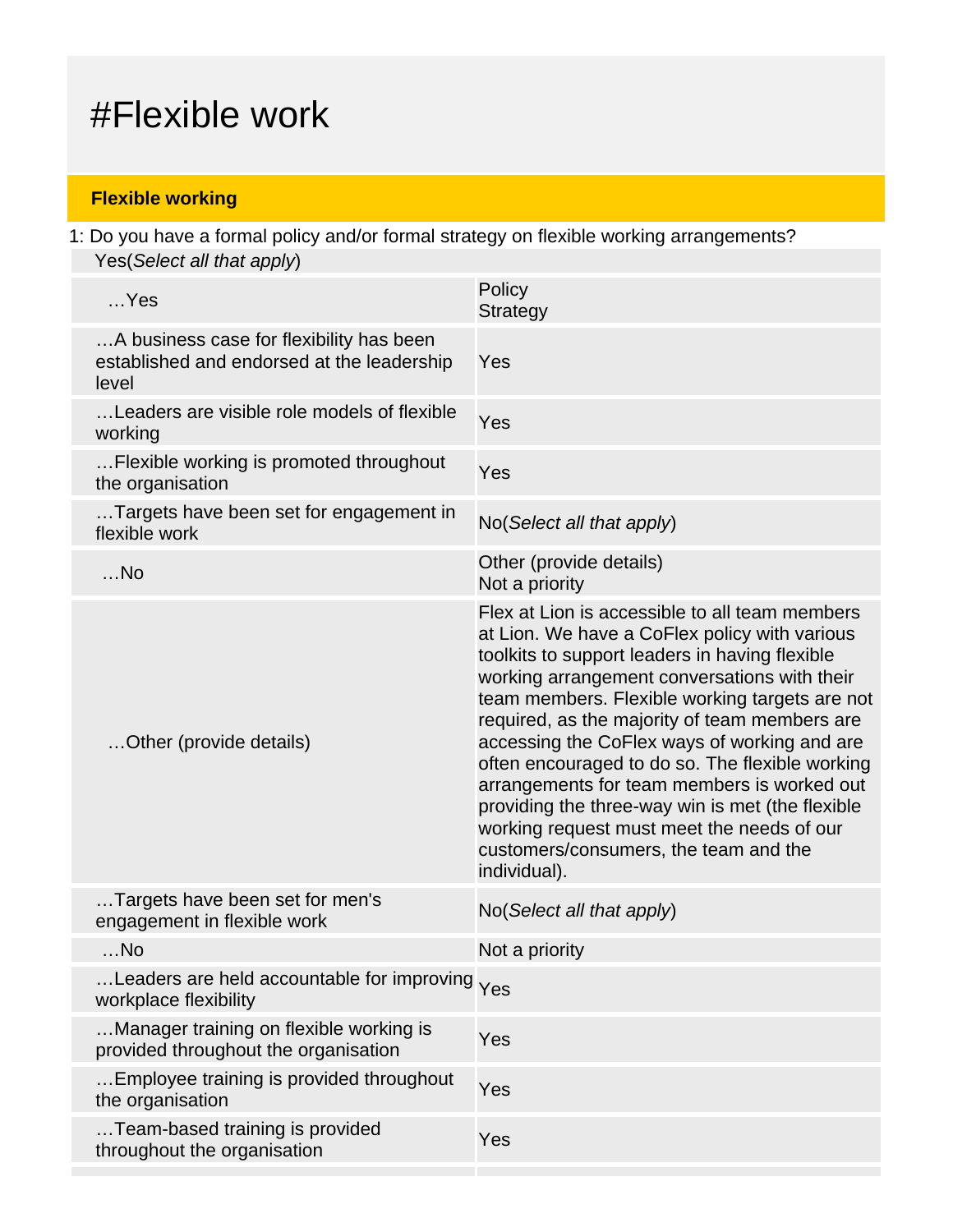|                                                                                              | Employees are surveyed on whether they<br>have sufficient flexibility                                            | Yes                                                            |
|----------------------------------------------------------------------------------------------|------------------------------------------------------------------------------------------------------------------|----------------------------------------------------------------|
|                                                                                              | The organisation's approach to flexibility is<br>integrated into client conversations                            | Yes                                                            |
|                                                                                              | The impact of flexibility is evaluated (e.g.<br>reduced absenteeism, increased employee<br>engagement)           | Yes                                                            |
|                                                                                              | Metrics on the use of, and/or the impact of,<br>flexibility measures are reported to key<br>management personnel | No(Select all that apply)                                      |
|                                                                                              | $$ No                                                                                                            | Other (provide details)                                        |
|                                                                                              | Other (provide details)                                                                                          | We don't track flex to enable reporting on<br>usage.           |
|                                                                                              | Metrics on the use of, and/or the impact of,<br>flexibility measures are reported to the<br>governing body       | No(Select all that apply)                                      |
|                                                                                              | $$ No                                                                                                            | Other (provide details)                                        |
|                                                                                              | Other (provide details)                                                                                          | We don't track flex to enable reporting on<br>usage.           |
| 2: Do you offer any of the following flexible working options to MANAGERS in your workplace? |                                                                                                                  |                                                                |
|                                                                                              | Flexible hours of work                                                                                           | Yes(Select one option only)                                    |
|                                                                                              | $$ Yes                                                                                                           | SAME options for women and men(Select all<br>that apply)       |
|                                                                                              | SAME options for women and men                                                                                   | Formal options are available<br>Informal options are available |
|                                                                                              | Compressed working weeks                                                                                         | Yes(Select one option only)                                    |
|                                                                                              | $$ Yes                                                                                                           | SAME options for women and men(Select all<br>that apply)       |
|                                                                                              | SAME options for women and men                                                                                   | Formal options are available<br>Informal options are available |
|                                                                                              | Time-in-lieu                                                                                                     | Yes(Select one option only)                                    |
|                                                                                              | $$ Yes                                                                                                           | SAME options for women and men(Select all<br>that apply)       |
|                                                                                              | SAME options for women and men                                                                                   | Formal options are available<br>Informal options are available |
|                                                                                              | Telecommuting (e.g. working from home)                                                                           | Yes(Select one option only)                                    |
|                                                                                              | $$ Yes                                                                                                           | SAME options for women and men(Select all<br>that apply)       |
|                                                                                              | SAME options for women and men                                                                                   | Formal options are available<br>Informal options are available |
|                                                                                              | Part-time work                                                                                                   | Yes(Select one option only)                                    |
|                                                                                              | $$ Yes                                                                                                           | SAME options for women and men(Select all<br>that apply)       |
|                                                                                              |                                                                                                                  | Formal options are available                                   |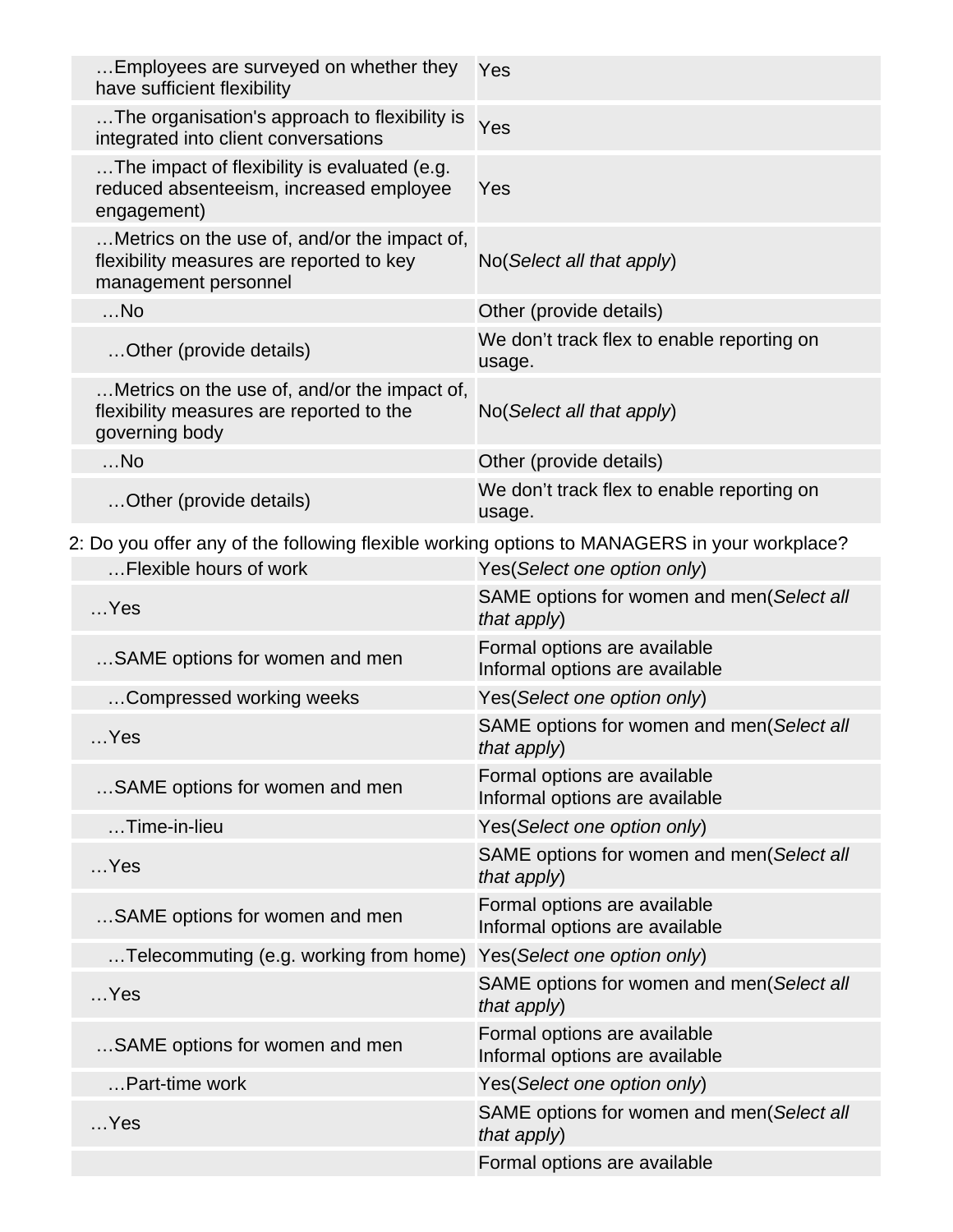| SAME options for women and men | Informal options are available                                 |
|--------------------------------|----------------------------------------------------------------|
| Job sharing                    | Yes(Select one option only)                                    |
| $$ Yes                         | SAME options for women and men(Select all<br>that apply)       |
| SAME options for women and men | Formal options are available<br>Informal options are available |
| Carer's leave                  | Yes(Select one option only)                                    |
| $$ Yes                         | SAME options for women and men(Select all<br>that apply)       |
| SAME options for women and men | Formal options are available<br>Informal options are available |
| Purchased leave                | Yes(Select one option only)                                    |
| $$ Yes                         | SAME options for women and men(Select all<br>that apply)       |
| SAME options for women and men | Formal options are available<br>Informal options are available |
| Unpaid leave                   | Yes(Select one option only)                                    |
| $$ Yes                         | SAME options for women and men(Select all<br>that apply)       |
| SAME options for women and men | Formal options are available<br>Informal options are available |

3: Are your flexible working arrangement options for NON-MANAGERS the same as the options for managers above?

Yes

4: Has your organisation implemented an 'all roles flex' approach to flexible work? No

5: Did you see an increase, overall, in the approval of FORMAL flexible working arrangements for your workforce during the 2021-22 reporting period?

Yes, for both women and men

6: If your workplace includes hybrid teams (i.e. some employees in a team work remotely while other employees in a team work at the organisation's usual workplace), have any of the following measures been utilised to ensure the fair treatment of all employees regardless of work location?

Training for all employees on how to work with flexible and remote/hybrid teams Employee performance is measured by performance and not presenteeism

7: If your organisation would like to provide additional information relating to flexible working and gender equality in your workplace, including specific changes due to the impact of the COVID-19 pandemic on your workplace, please do so below.

In relation to 'all roles flex', we have a large number of manufacturing roles and as such, not all roles are able to be done flexibly.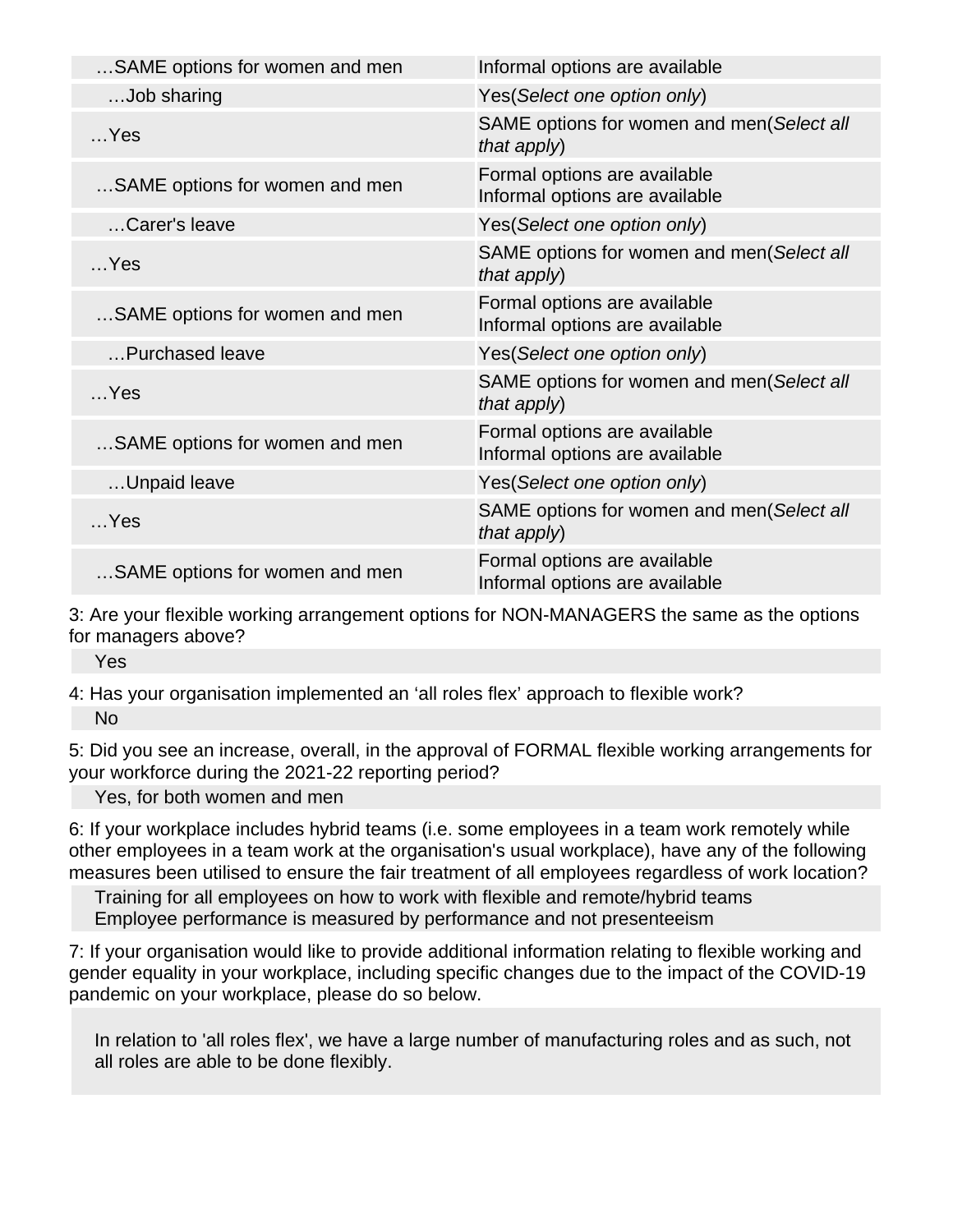# #Employee support

#### **Paid parental leave**

1: Do you provide employer funded paid parental leave regardless of carer's status (i.e. primary/secondary) in addition to any government funded parental leave scheme?

Yes, we offer employer funded parental leave that is gender equal (without using the primary/secondary carer definition)

|     | 1.1: Please indicate whether your<br>employer-funded paid parental leave is<br>available to:                                                                                        | All, regardless of gender                                               |
|-----|-------------------------------------------------------------------------------------------------------------------------------------------------------------------------------------|-------------------------------------------------------------------------|
|     | 1.2: Please indicate whether your<br>employer-funded paid parental leave<br>covers:                                                                                                 | <b>Birth</b><br>Adoption<br><b>Stillbirth</b><br>Surrogacy              |
|     | 1.3: How do you pay employer funded paid<br>parental leave?                                                                                                                         | Paying the employee's full salary                                       |
|     | 1.4: Do you pay superannuation<br>contribution to your carers while they are on<br>parental leave?                                                                                  | Yes, on employer funded parental leave<br>Yes, on unpaid parental leave |
|     | 1.5: How many weeks (minimum) of<br>employer funded paid parental leave is<br>provided?                                                                                             | 12                                                                      |
|     | 1.6: What proportion of your total workforce<br>has access to employer funded paid<br>parental leave, including casuals?                                                            | 91-100%                                                                 |
|     | 1.7: Do you require carers to work for the<br>organisation for a certain amount of time (a<br>qualifying period) before they can access<br>employer funded parental leave?          | <b>No</b>                                                               |
|     | 1.8: Do you require carers to take employer<br>funded paid parental leave within a certain<br>time period after the birth, adoption,<br>surrogacy and/or stillbirth?                | Yes                                                                     |
|     | 1.8: Do you require carers to take employer<br>funded paid parental leave within a certain time<br>period after the birth, adoption, surrogacy and/or Over 24 months<br>stillbirth? |                                                                         |
| Yes |                                                                                                                                                                                     |                                                                         |

2: If your organisation would like to provide additional information relating to paid parental leave and gender equality in your workplace, please do so below.

**Support for carers**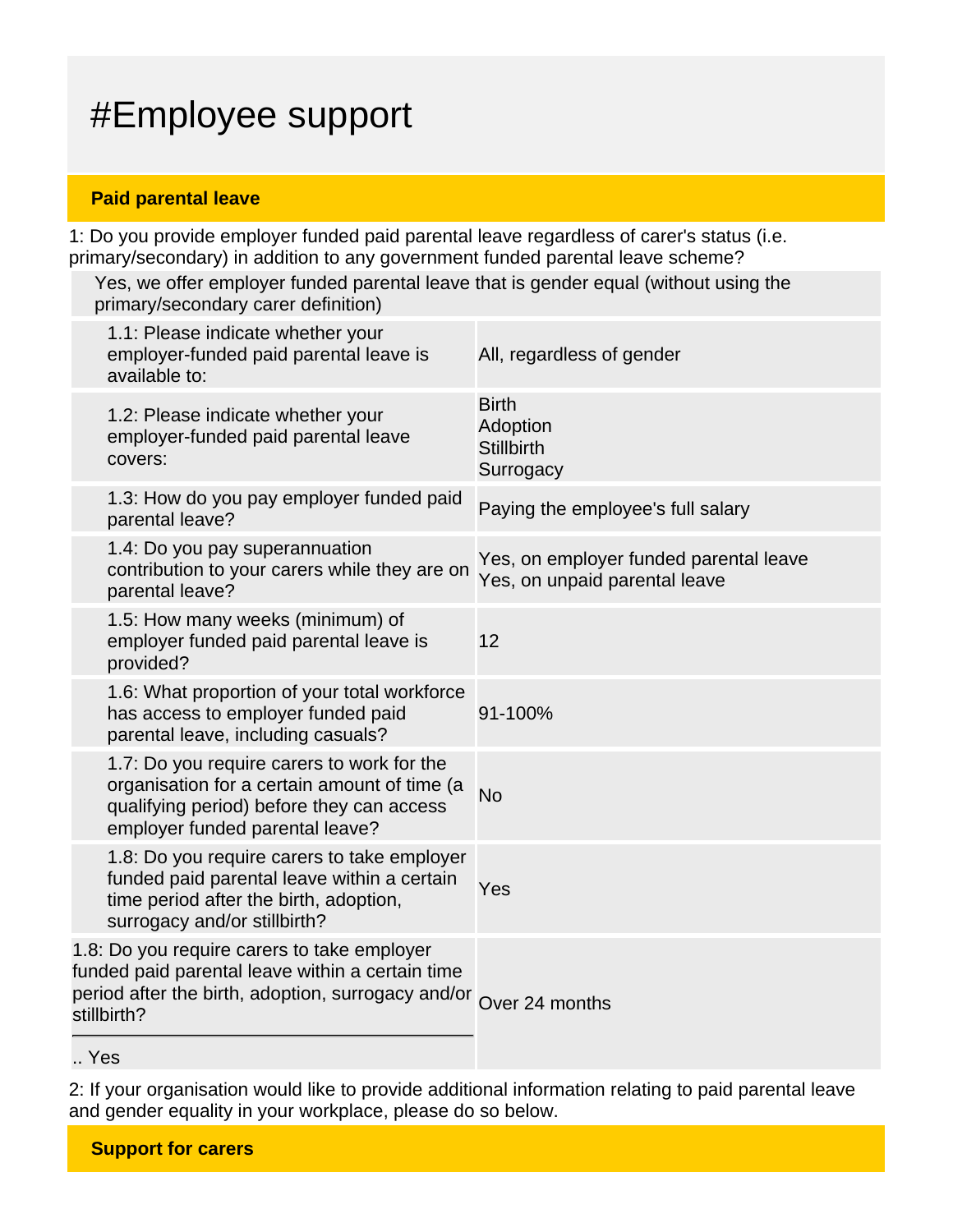1: Do you have a formal policy and/or formal strategy to support employees with family or caring responsibilities?

Yes(Select all that apply)

| $$ Yes | Policy               |
|--------|----------------------|
|        | $C$ <sub>trata</sub> |

### **Strategy**

2: Do you offer any of the following support mechanisms for employees with family or caring responsibilities?

| No(You may specify why the above support<br>mechanism is not available to your employees.) |
|--------------------------------------------------------------------------------------------|
| Not a priority                                                                             |
| No(You may specify why the above support<br>mechanism is not available to your employees.) |
| Not a priority                                                                             |
| Yes (Please indicate the availability of this<br>support mechanism.)                       |
| Available at SOME worksites                                                                |
| No(You may specify why the above support<br>mechanism is not available to your employees.) |
| Not a priority                                                                             |
| Yes (Please indicate the availability of this<br>support mechanism.)                       |
| Available at ALL worksites                                                                 |
| No(You may specify why the above support<br>mechanism is not available to your employees.) |
| Not a priority                                                                             |
| Yes(Please indicate the availability of this<br>support mechanism.)                        |
| Available at ALL worksites                                                                 |
| Yes (Please indicate the availability of this<br>support mechanism.)                       |
| Available at ALL worksites                                                                 |
| Yes(Please indicate the availability of this<br>support mechanism.)                        |
| Available at ALL worksites                                                                 |
| No(You may specify why the above support<br>mechanism is not available to your employees.) |
| Not a priority                                                                             |
| Yes (Please indicate the availability of this<br>support mechanism.)                       |
| Available at ALL worksites                                                                 |
| Yes(Please indicate the availability of this<br>support mechanism.)                        |
|                                                                                            |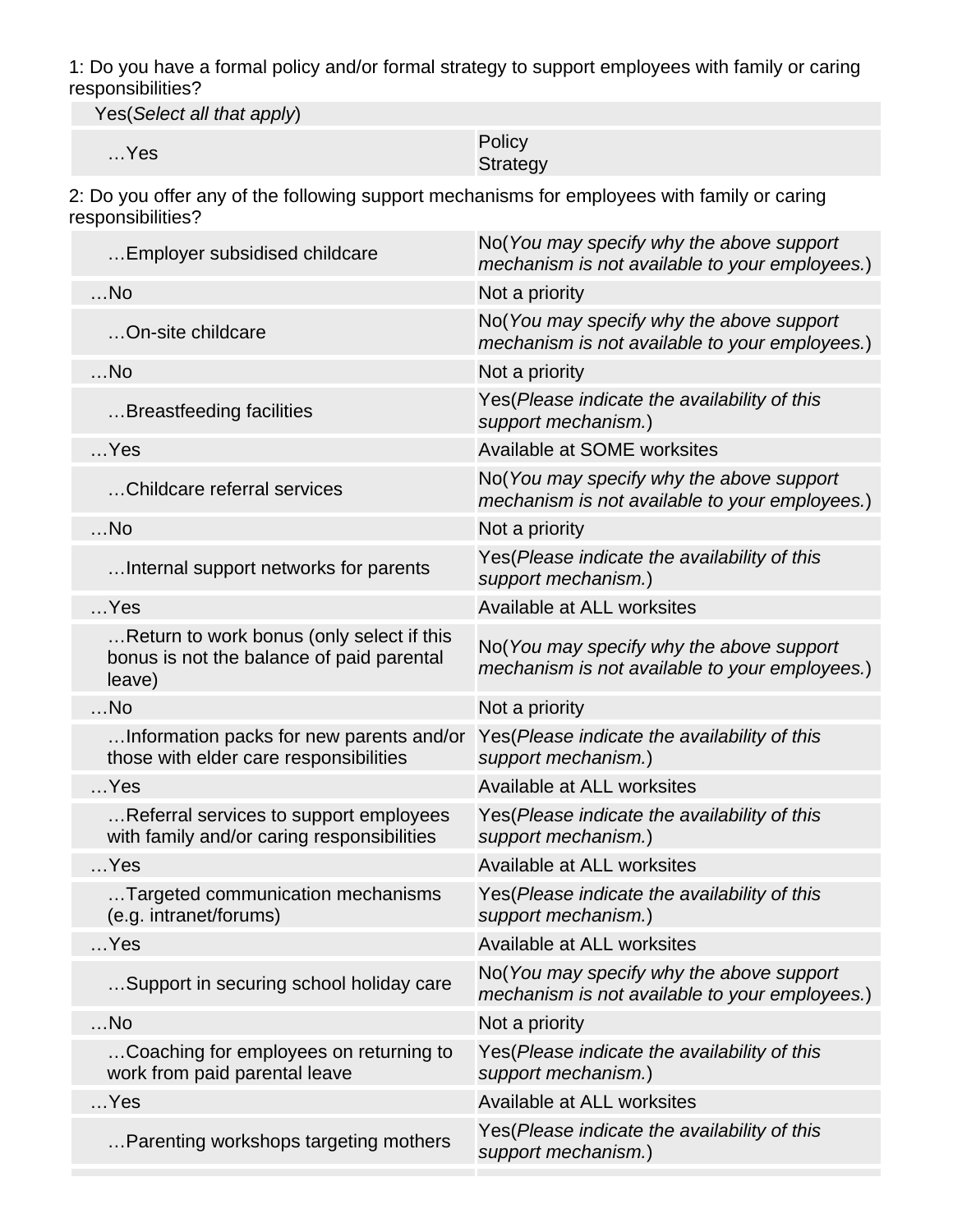| $$ Yes                                | Available at ALL worksites                                           |
|---------------------------------------|----------------------------------------------------------------------|
| Parenting workshops targeting fathers | Yes (Please indicate the availability of this<br>support mechanism.) |
| $$ Yes                                | Available at ALL worksites                                           |
| Other (provide details)               | No                                                                   |

3: If your organisation would like to provide additional information relating to support for carers in your workplace, please do so below.

#### **Sex-based harassment and discrimination**

1: Do you have a formal policy and/or formal strategy on sex-based harassment and discrimination prevention?

Yes(Select all that apply)

| $$ Yes                                                                                                                                            | Policy<br><b>Strategy</b> |
|---------------------------------------------------------------------------------------------------------------------------------------------------|---------------------------|
| 1.1: Do you provide a grievance process in<br>any sex-based harasssment and<br>discrimination prevention formal policy<br>and/or formal strategy? | Yes                       |

2: Do you provide training on sex-based harassment and discrimination prevention to the following groups?

| All managers  | Yes(Please indicate how often is this training<br>provided (select all that apply):)  |
|---------------|---------------------------------------------------------------------------------------|
| $$ Yes        | At induction<br>Every one-to-two years                                                |
| All employees | Yes (Please indicate how often is this training<br>provided (select all that apply):) |
| Yes           | At induction<br>Every one-to-two years                                                |

3: If your organisation would like to provide additional information relating to sex-based harassment and discrimination, please do so below.

### **Family or domestic violence**

1: Do you have a formal policy and/or formal strategy to support employees who are experiencing family or domestic violence?

Yes(Select all that apply) …Yes Policy

2: Other than a formal policy and/or formal strategy, do you have the following support mechanisms in place to support employees who are experiencing family or domestic violence?

| Employee assistance program (including<br>access to psychologist, chaplain or<br>counsellor) | Yes |
|----------------------------------------------------------------------------------------------|-----|
| Training of key personnel                                                                    | Yes |
|                                                                                              |     |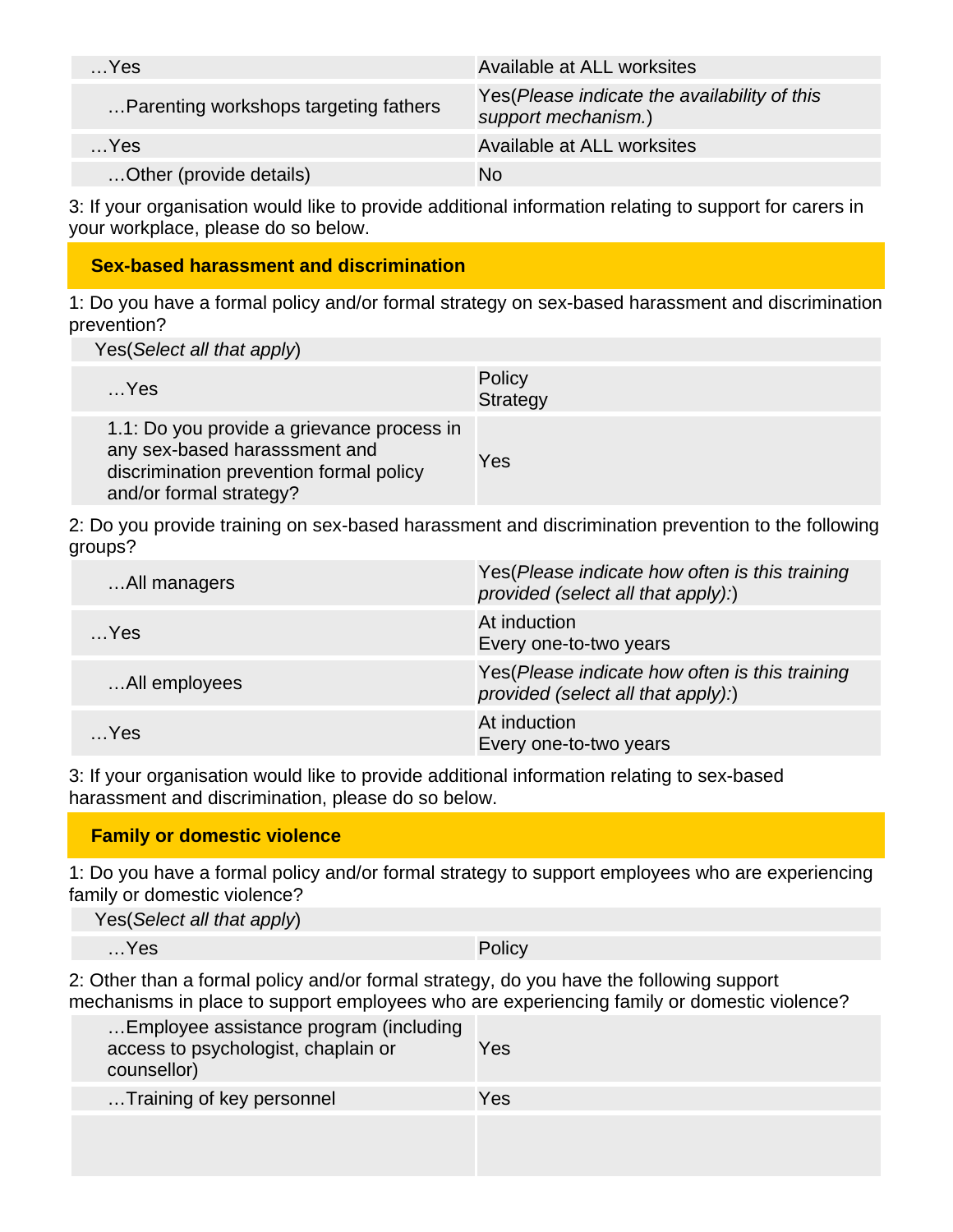| A domestic violence clause is in an<br>enterprise agreement or workplace<br>agreement                   | Yes                                 |
|---------------------------------------------------------------------------------------------------------|-------------------------------------|
| Workplace safety planning                                                                               | Yes                                 |
| Access to paid domestic violence leave<br>(contained in an enterprise/workplace<br>agreement)           | Yes(Is the leave period unlimited?) |
| $$ Yes                                                                                                  | Yes                                 |
| Access to unpaid domestic violence leave<br>(contained in an enterprise/workplace<br>agreement)         | Yes(Is the leave period unlimited?) |
| $$ Yes                                                                                                  | Yes                                 |
| Access to paid domestic violence leave<br>(not contained in an enterprise/workplace<br>agreement)       | Yes(Is the leave period unlimited?) |
| $$ Yes                                                                                                  | Yes                                 |
| Access to unpaid leave                                                                                  | Yes(Is the leave period unlimited?) |
| $$ Yes                                                                                                  | Yes                                 |
| Confidentiality of matters disclosed                                                                    | Yes                                 |
|                                                                                                         |                                     |
| Referral of employees to appropriate<br>domestic violence support services for<br>expert advice         | Yes                                 |
| Protection from any adverse action or<br>discrimination based on the disclosure of<br>domestic violence | Yes                                 |
| Flexible working arrangements                                                                           | Yes                                 |
| Provision of financial support (e.g.<br>advance bonus payment or advanced pay)                          | Yes                                 |
| Offer change of office location                                                                         | Yes                                 |
| Emergency accommodation assistance                                                                      | Yes                                 |
| Access to medical services (e.g. doctor or<br>nurse)                                                    | No(Select all that apply)           |
| $$ No                                                                                                   | Not a priority                      |

3: If your organisation would like to provide additional information relating to family and domestic violence affecting your workplace, please do so below.